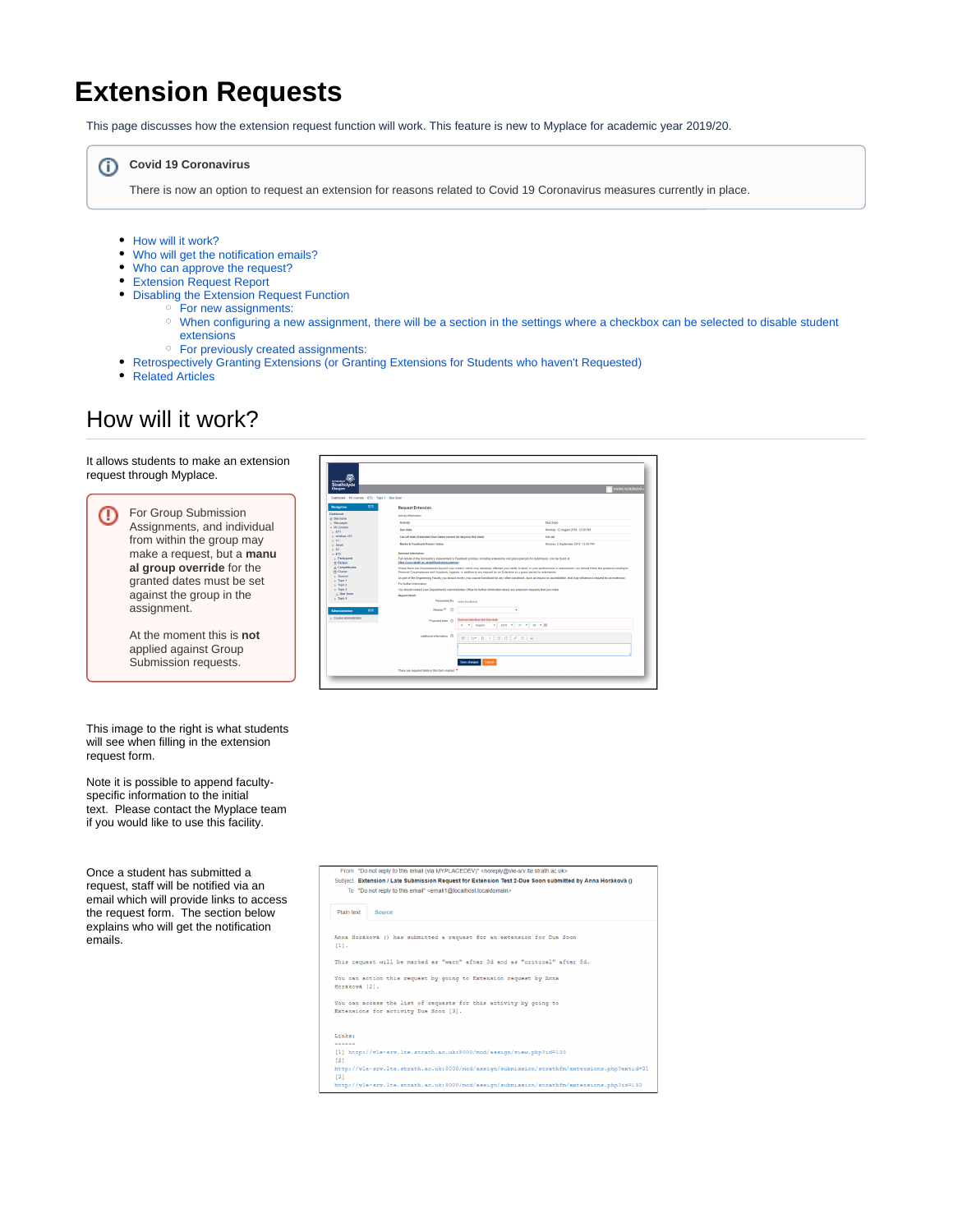The student's extension request will be displayed. Fill out the form and click save. Students will be notified of the outcome by Myplace notice (and therefore also by email) and by push notification in the Strathclyde Mobile App if they have it and are logged in.

| <b>Student Information</b>                                   |                                                |                                                     |                                    |  |  |  |
|--------------------------------------------------------------|------------------------------------------------|-----------------------------------------------------|------------------------------------|--|--|--|
| Name                                                         |                                                |                                                     | Anna Horáková                      |  |  |  |
| Course                                                       |                                                |                                                     | <b>Extension Test 2</b>            |  |  |  |
| Activity                                                     |                                                |                                                     | Due Soon                           |  |  |  |
| Due date                                                     |                                                |                                                     | Monday, 12 August 2019, 12:00 PM   |  |  |  |
| Cut-off date (Extended Due Dates cannot be beyond this time) |                                                |                                                     | Not set                            |  |  |  |
| <b>Marks &amp; Feedback Return Dates</b>                     |                                                |                                                     | Monday, 2 September 2019, 12:00 PM |  |  |  |
| <b>Request Details</b>                                       |                                                |                                                     |                                    |  |  |  |
| <b>Request Made</b>                                          |                                                | 6 August 2019, 11:09 AM                             |                                    |  |  |  |
| <b>Proposed date</b>                                         |                                                | 13 August 2019, 11:04 AM                            |                                    |  |  |  |
| Reason                                                       |                                                | Medical Condition or illness                        |                                    |  |  |  |
| Additional information                                       |                                                | 3333                                                |                                    |  |  |  |
| Decision                                                     |                                                |                                                     |                                    |  |  |  |
| Decision (?)                                                 | None<br>۷                                      |                                                     |                                    |  |  |  |
| Extension date (                                             | $\boldsymbol{\mathrm{v}}$<br>August<br>13<br>۷ | $\boldsymbol{\mathrm{v}}$<br>04<br>$2019$ $W$<br>11 | ▼图                                 |  |  |  |
| Reason for decision (?)                                      |                                                |                                                     |                                    |  |  |  |
|                                                              |                                                |                                                     |                                    |  |  |  |
|                                                              |                                                |                                                     |                                    |  |  |  |
|                                                              |                                                |                                                     |                                    |  |  |  |
|                                                              |                                                |                                                     |                                    |  |  |  |
|                                                              |                                                |                                                     |                                    |  |  |  |

If the reason is related to the current Covid 19 Coronavirus measures, it will be specified like so.

| <b>Request Made</b>                                                                                                                               | 30 March 2020, 10:28 AM        |
|---------------------------------------------------------------------------------------------------------------------------------------------------|--------------------------------|
| <b>Proposed date</b>                                                                                                                              | 30 April 2020, 10:27 AM        |
| Reason                                                                                                                                            | Covid 19 Coronavirus - Related |
| <b>Additional information</b>                                                                                                                     | Not set                        |
| <b>Decision</b><br>Decision (?)<br><b>None</b><br>۷<br>Extension date (?)<br>$2020$ $\sqrt{ }$<br>April<br>$30 \times$<br>$\overline{\mathbf{v}}$ | 27<br>$10 \times$              |
| Reason for decision (?)<br>這<br>這<br>$rac{1}{2}$<br>$A_{\underline{A}}$ $\rightarrow$<br>B<br>$\overline{l}$                                      | ੋਂ<br>8<br>$\mathbb{A}^*$<br>e |

**You cannot make a decision on an extension request you have raised yourself!** Δ

It is understood that staff may wish to 'have a go' with the extension request system in their playground site or elsewhere. However, **you cannot make a decision on an extension request you have raised yourself.** In this situation, we would suggest that you enrol a colleague in your class who can make a submission for you to practice on.

## <span id="page-1-0"></span>Who will get the notification emails?

The default position is that any staff with the following roles on a Myplace class will get the notifications:

- **Class Administrator**
- **Lecturer**
- **Owner**

There are **two further options** for configuring the routing of the notifications, which can be implemented at a **Faculty or Department/School level**, by contacting Myplace Support. The options are:

- Provide an email address (or addresses) to which the notifications can be routed
- Restrict the notifications to different or fewer Myplace roles

## <span id="page-1-1"></span>Who can approve the request?

The default position is that any staff with the following roles on a Myplace class are able to approve an extension request:

- **Class Administrator**
- **Lecturer**  $\bullet$
- **Owner**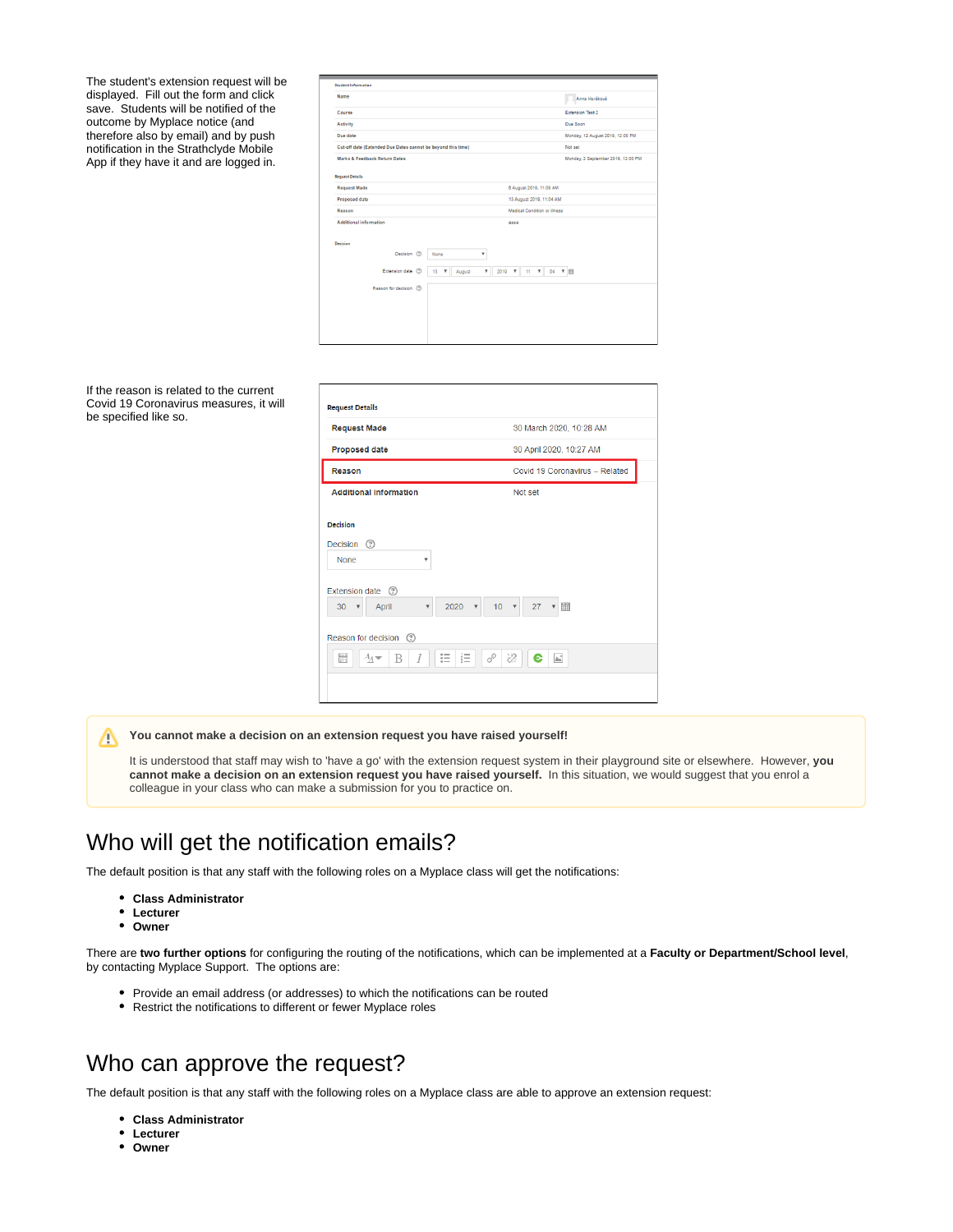Alternatively, individuals the Extensions Approver role can be allocated to individuals of a faculty or department/School's choice. The allocation and management of this role is explained further in the [Extension Management Administration page](https://wiki.lte.strath.ac.uk/display/MS/Extension+Management+Administration).

## <span id="page-2-0"></span>Extension Request Report

From the course administration tab select 'Reports' then 'Extension Requests'



You will then be shown the extension requests for that class. You can also select to 'view user report' to see other late submissions by that student.

| <b>Extensions for class Extension Test 2</b><br><b>Filter Extension Requests</b> Show / Hide |                                         |                                 |                                        |                |                                                         |                                        |                                                    |                                          |                      |                                                      |                                             |                                |                                                                       |
|----------------------------------------------------------------------------------------------|-----------------------------------------|---------------------------------|----------------------------------------|----------------|---------------------------------------------------------|----------------------------------------|----------------------------------------------------|------------------------------------------|----------------------|------------------------------------------------------|---------------------------------------------|--------------------------------|-----------------------------------------------------------------------|
| Course<br>$\qquad \qquad \Box$                                                               | <b>Artivity</b><br>$\qquad \qquad \Box$ | First<br>name /<br>Surname<br>Ξ | Created -<br>同                         | Age<br>đ       | Reason<br>Ξ                                             | Due Date<br>同                          | <b>Marks</b><br><b>Release date</b><br>同           | Proposed<br>Date<br>$\qquad \qquad \Box$ | Decision<br>$\equiv$ | Extension<br>Date<br>Granted<br>$\qquad \qquad \Box$ | Decision<br>made on<br>$\qquad \qquad \Box$ | Applied<br>to<br>activity<br>同 | Actions<br>$\Box$                                                     |
| Extension<br>Test<br>2(31)                                                                   | Don<br>Soro                             | Anna<br>Horáková                | Tuesday, 6<br>August 2019.<br>11:09:4M | 6m             | <b>Directical Condition</b><br>or illness               | Monday, 12<br>August 2019.<br>12:00 PM | Monday, 2<br>September<br>2019, 12:00<br><b>DM</b> | Tuesday, 13<br>August 2019.<br>11:04:4M  | Open                 |                                                      | $\sim$                                      | No                             | View<br>Request<br>View<br>User<br>Report                             |
| <b>Fytensinn</b><br>Test<br>2(31)                                                            | Don a<br>long<br>time<br>800            | Anna<br>Horáková                | Monday, 5<br>August 2019.<br>12:40 PM  | 22h 3dm<br>541 | Minor IT issues!                                        | Monday, 6<br>May 2019.<br>12:00 PM     | Monday, 3<br>June 2019.<br>12:00 PM                | Tuesday, 6<br>August 2019.<br>12:00 PM   | Onen                 | ×                                                    | ×.                                          | NA                             | <b>Mess</b><br>Request<br><b><i><u>Ment</u></i></b><br>User<br>Report |
| Extension<br>Test<br>2(31)                                                                   | Don a<br>long<br>time<br>ago            | Arna<br>Horáková                | Monday, 5<br>August 2019.<br>12:35 PM  | (stopped)      | Serious Bress or<br>death of parent / close<br>relative | Monday, 6<br>May 2019.<br>12:00 PM     | Monday <sub>3</sub><br>June 2019.<br>12:00 PM      | Tuesday, 6<br>August 2019.<br>12:00 PM   | Relected             | ×                                                    | $\sim$                                      | No                             | <b>View</b><br>Request<br>View<br>User<br>Report                      |

<span id="page-2-2"></span><span id="page-2-1"></span>Disabling the Extension Request Function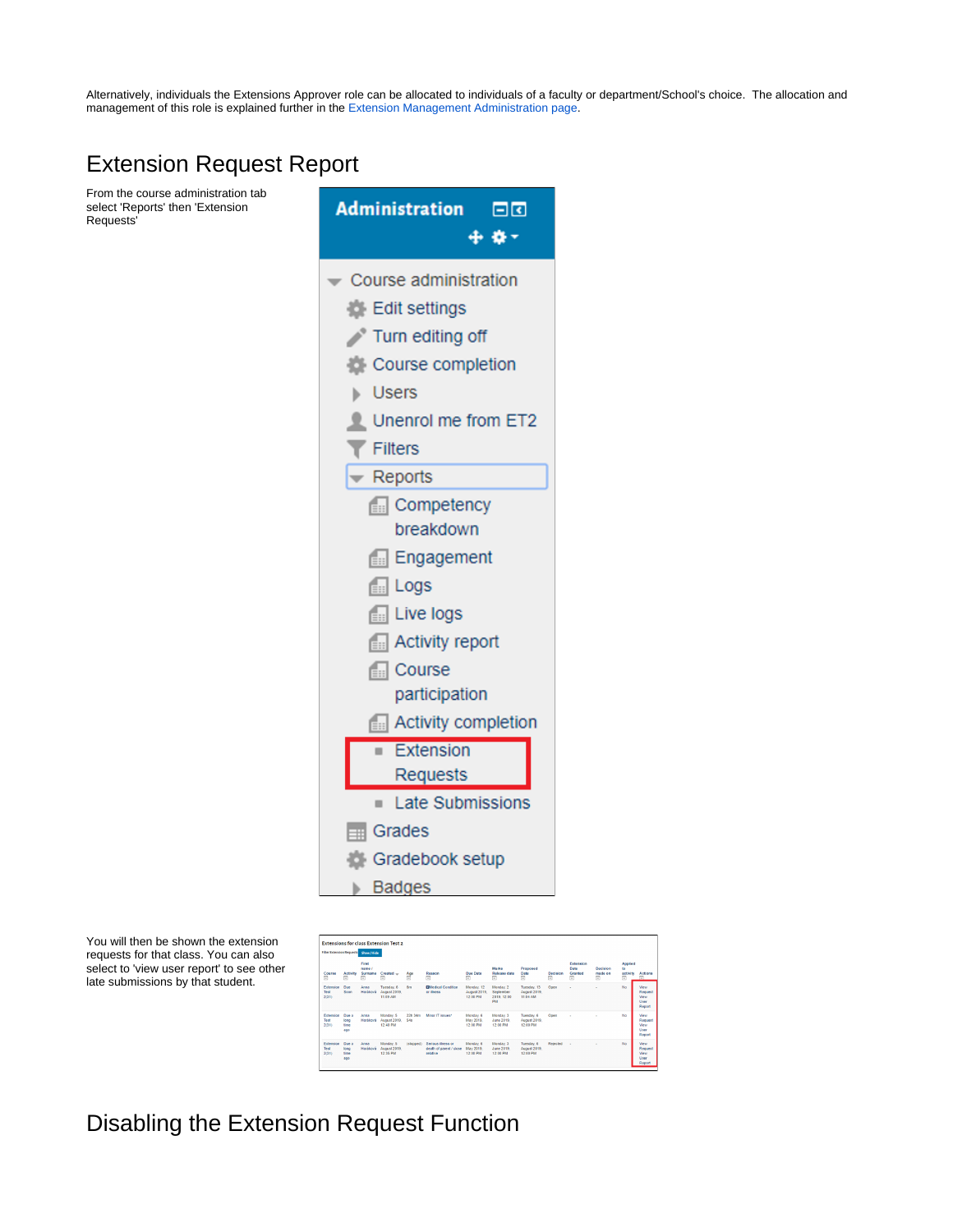#### For new assignments:

<span id="page-3-0"></span>When configuring a new assignment, there will be a section in the settings where a checkbox can be selected to disable student extensions

### <span id="page-3-1"></span>For previously created assignments:

Turn editing on then select the 'edit' button beside the assignment and then 'edit settings'. Then go to the section for extension request policy where a checkbox can be selected to disable student extensions.

**Extension Request Policy** 

Students may request extensions to their assignment submissions in line with the policy on Extensions.<br>Extensions  $\circledcirc$  Disable student extensions.



## <span id="page-3-2"></span>Retrospectively Granting Extensions (or Granting Extensions for Students who haven't Requested)

For Group Submission Assignments an "extension" **must** be actioned by creating a **Group Override** for the group the requester is a ⊕ member of.

Once created, the "Recalculate Late Penalties" action should be done against all members of the group.

1) Click on the relevant assignment

2) Select the extension request heading in the administration tab



3) Click the staff extension button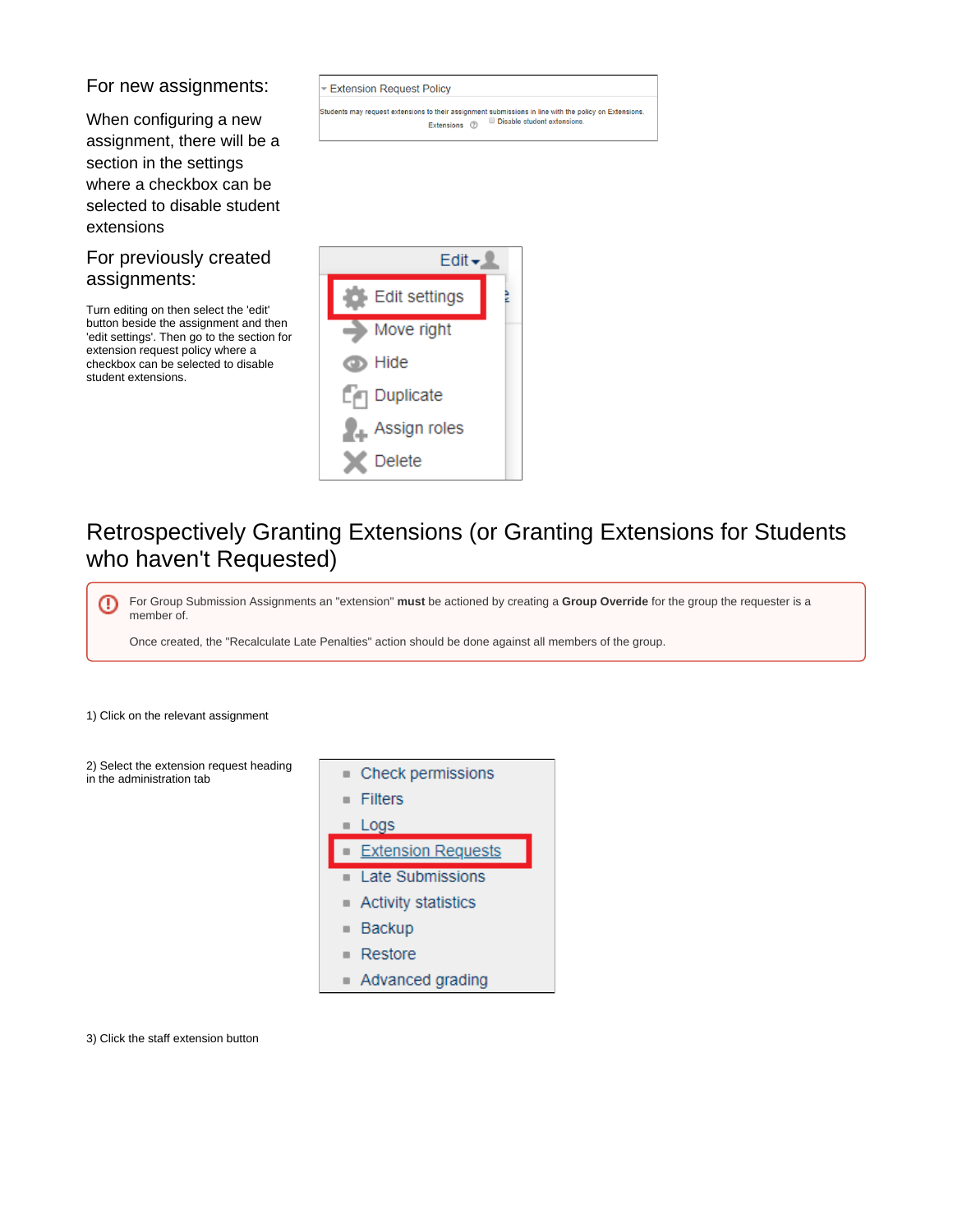# **Extensions for activity Essay Filter extension requests** Show / Hide Nothing to display **Staff extension request**

| Select users            |                 | No selection                                                                                 |  |  |  |  |
|-------------------------|-----------------|----------------------------------------------------------------------------------------------|--|--|--|--|
|                         |                 | Search                                                                                       |  |  |  |  |
|                         |                 |                                                                                              |  |  |  |  |
| <b>Extension date</b>   | 13 <sup>°</sup> | 圃<br>September<br>58<br>2019<br>$\boldsymbol{\mathrm{v}}$<br>14<br>$\boldsymbol{\mathrm{v}}$ |  |  |  |  |
| Reason for decision (?) | $rac{1}{2}$     | 這<br>這<br>8<br>ें<br>$\mathbb{A}^*$<br>$A_A \blacktriangleright$<br>B<br>e                   |  |  |  |  |
|                         |                 |                                                                                              |  |  |  |  |
|                         |                 |                                                                                              |  |  |  |  |
|                         |                 |                                                                                              |  |  |  |  |

6) Save the extension

**Save Extension Decision** Cancel

## <span id="page-4-0"></span>Related Articles

- [Late Submissions in Myplace](https://wiki.lte.strath.ac.uk/display/MS/Late+Submissions+in+Myplace) (Myplace Support)
	- <sup>o</sup> [student](https://wiki.lte.strath.ac.uk/label/student)
	- $\circ$  [late](https://wiki.lte.strath.ac.uk/label/late)
	- [assignment](https://wiki.lte.strath.ac.uk/label/assignment)
- [Using Groups and Groupings with Assignments](https://wiki.lte.strath.ac.uk/display/MS/Using+Groups+and+Groupings+with+Assignments) (Myplace Support)
	- [group](https://wiki.lte.strath.ac.uk/label/group)
	- [grouping](https://wiki.lte.strath.ac.uk/label/grouping)
	- <sup>o</sup> [common](https://wiki.lte.strath.ac.uk/label/common)
	- o [module](https://wiki.lte.strath.ac.uk/label/module)
	- <sup>o</sup> [setting](https://wiki.lte.strath.ac.uk/label/setting)
	- <sup>o</sup> [submission](https://wiki.lte.strath.ac.uk/label/submission)
	- <sup>o</sup> [kb-how-to-article](https://wiki.lte.strath.ac.uk/label/kb-how-to-article)
- [How do I give group marks but my assignment is in individual submission mode?](https://wiki.lte.strath.ac.uk/pages/viewpage.action?pageId=86736904) (Myplace Support)
	- <sup>o</sup> [grade](https://wiki.lte.strath.ac.uk/label/grade)
	- o [grading](https://wiki.lte.strath.ac.uk/label/grading)
	- [group](https://wiki.lte.strath.ac.uk/label/group)
	- [assignment](https://wiki.lte.strath.ac.uk/label/assignment)
	- <sup>o</sup> [submission](https://wiki.lte.strath.ac.uk/label/submission)
- [Upload Feedback Files in Bulk](https://wiki.lte.strath.ac.uk/display/MS/Upload+Feedback+Files+in+Bulk) (Myplace Support)
	- [bulk](https://wiki.lte.strath.ac.uk/label/bulk)
	- o [upload](https://wiki.lte.strath.ac.uk/label/upload)  $\circ$  [feedback](https://wiki.lte.strath.ac.uk/label/feedback)
	- <sup>o</sup> [files](https://wiki.lte.strath.ac.uk/label/files)
	- <sup>o</sup> [grade](https://wiki.lte.strath.ac.uk/label/grade)
	- o [assignment](https://wiki.lte.strath.ac.uk/label/assignment)
	- <sup>o</sup> [submission](https://wiki.lte.strath.ac.uk/label/submission)